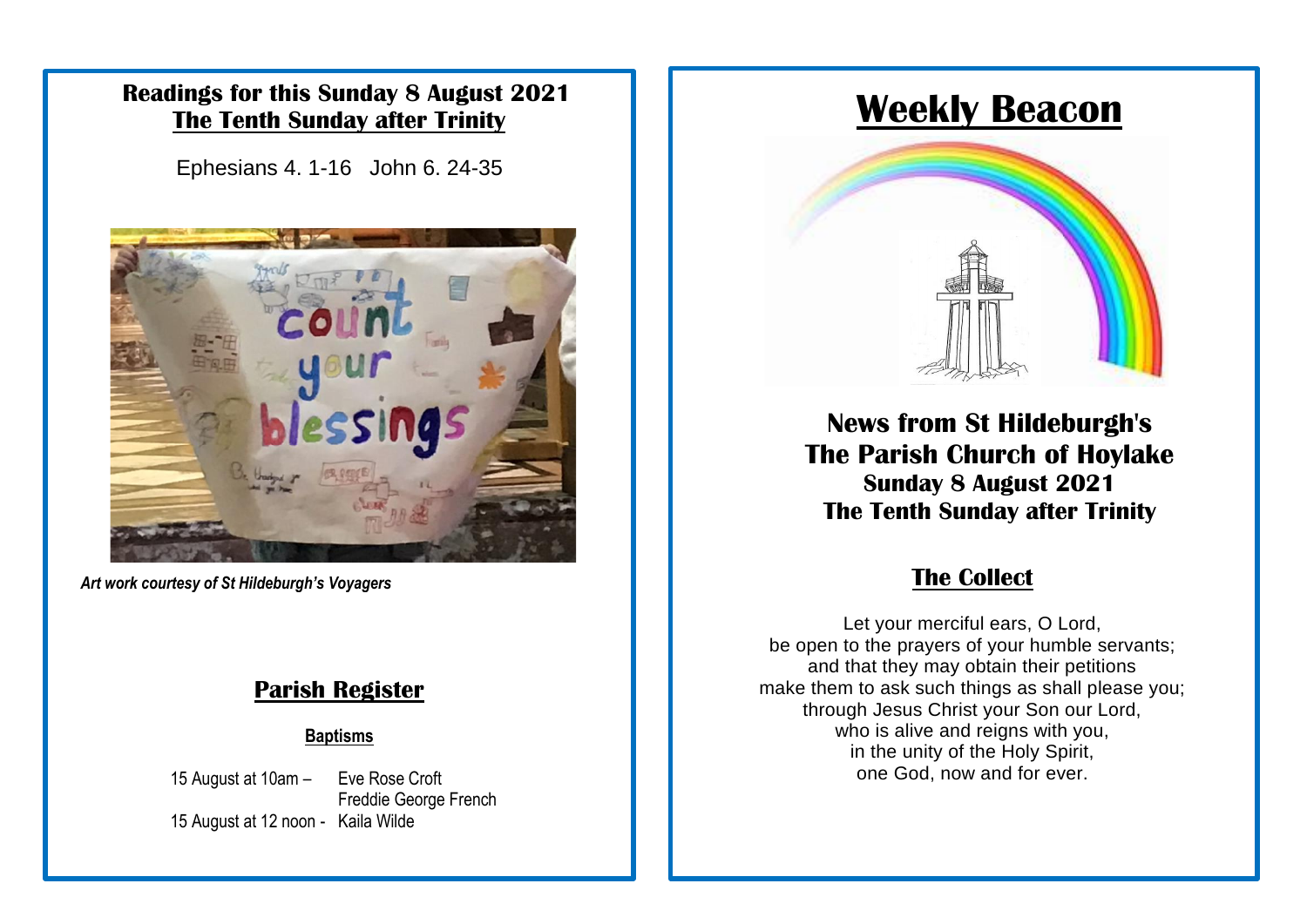## **IMPORTANT INFORMATION**

The service for the first Sunday of the month is available to view on our website [www.sthildeburgh.net](http://www.sthildeburgh.net/) Facebook<https://www.facebook.com/sthildeburgh>or you can view the service on a smart TV.

# **Services at St Hildeburgh's**

#### **Sundays**

8am Holy Communion

10am Holy Communion

### **Wednesdays**

10am Holy Communion

*The church is open for individual private prayer Mondays to Thursdays 10am to 12 noon and Sundays after the 10am service until 12 noon.*

**Please wear a face mask in church. Thank you.**

## **'HOPE IN UNCERTAIN TIMES' BOOKLET**



'Hope in Uncertain Times' is a well-produced, accessible booklet written as a resource for churches.

Free copies are available at the back of church.

If there are no copies left, please contact Jill in the Church Office (0151 632 5339 or email on [www.sthildeburgh.parish.office@gmail.com](http://www.sthildeburgh.parish.office@gmail.com)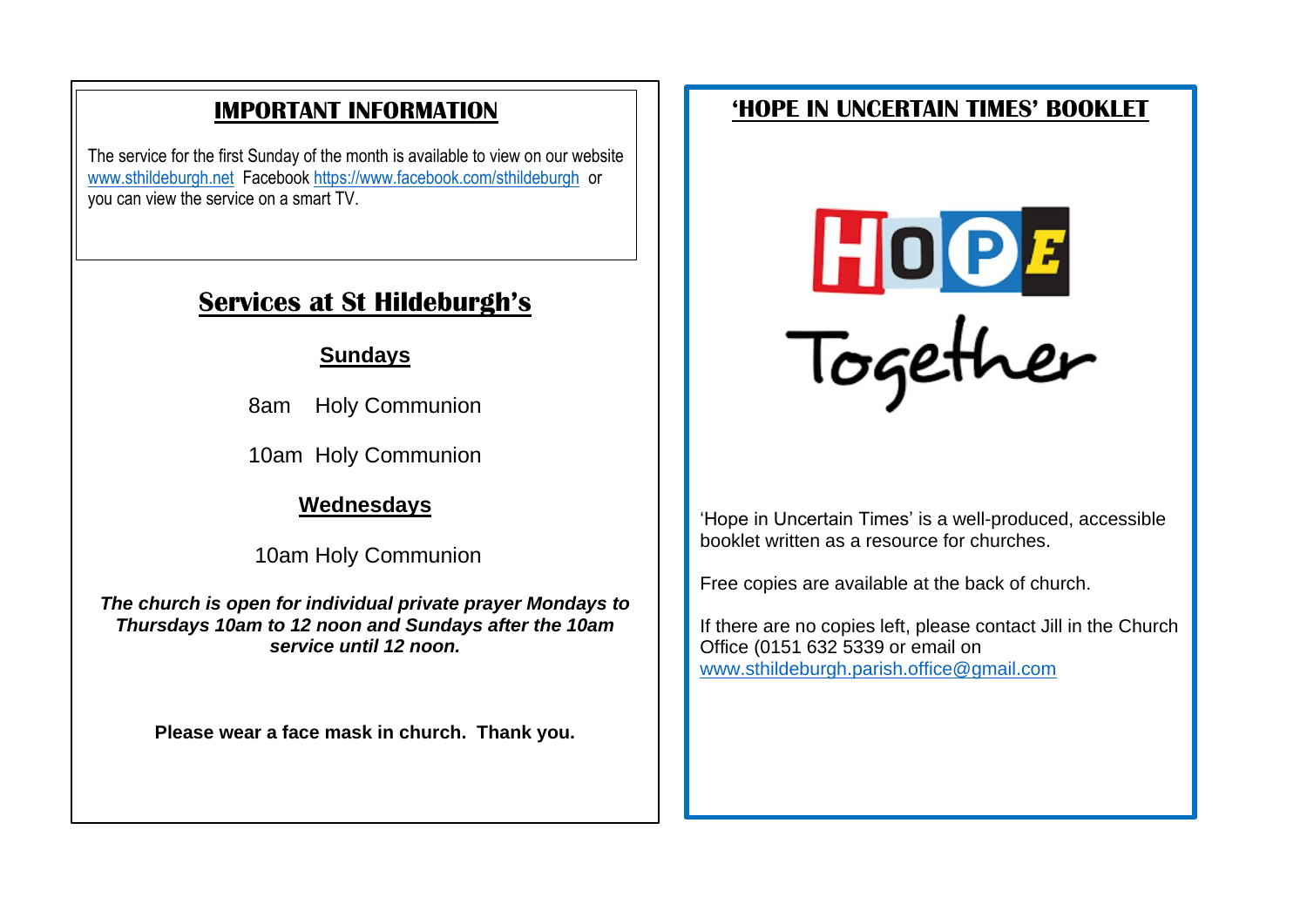### **CONCERTS IN THE CAR PARK**



#### *Neill Jackson writes*:

Hello,

The Wirral Orchestra held our first Summer Proms concerts outside St Hildeburgh's on Wednesday 21st July on a gloriously balmy evening.

We have another Wednesday evening event coming up on 11 August:

Wed 11th August - Wirral Orchestra - full range from traditional folk music to Mahler and Joplin.

There shall be two short concerts each evening at 6.30pm and 8pm. They are very informal concerts of about 40 minutes.

You are welcome to sit on the grass or bring a chair and for those who can only attend if a chair is available, we can provide a chair. As we are using the car park to play in, we had a drop off zone outside the church for those who need it. To allow more people to feel comfortable we are limiting numbers and socially distancing.

There are no tickets, but you must book a place by emailing your name, how many places you would like and the time and date of which concerts you would like to attend - nejvla@hotmail.com. For those unable to email you may call 07981 152 344 and leave your name and number and the other details. Email is easier as I can inform those people if we need to postpone because of the weather.



All our concerts are in aid of Clatterbridge Cancer Charity and so donations are welcome and we have a Facebook page for Wirral Orchestra where you can find a link to our just giving page.

We hope to see some of you for our next event.

Neill

PS The car park has been renamed 'The Gardens' for these events.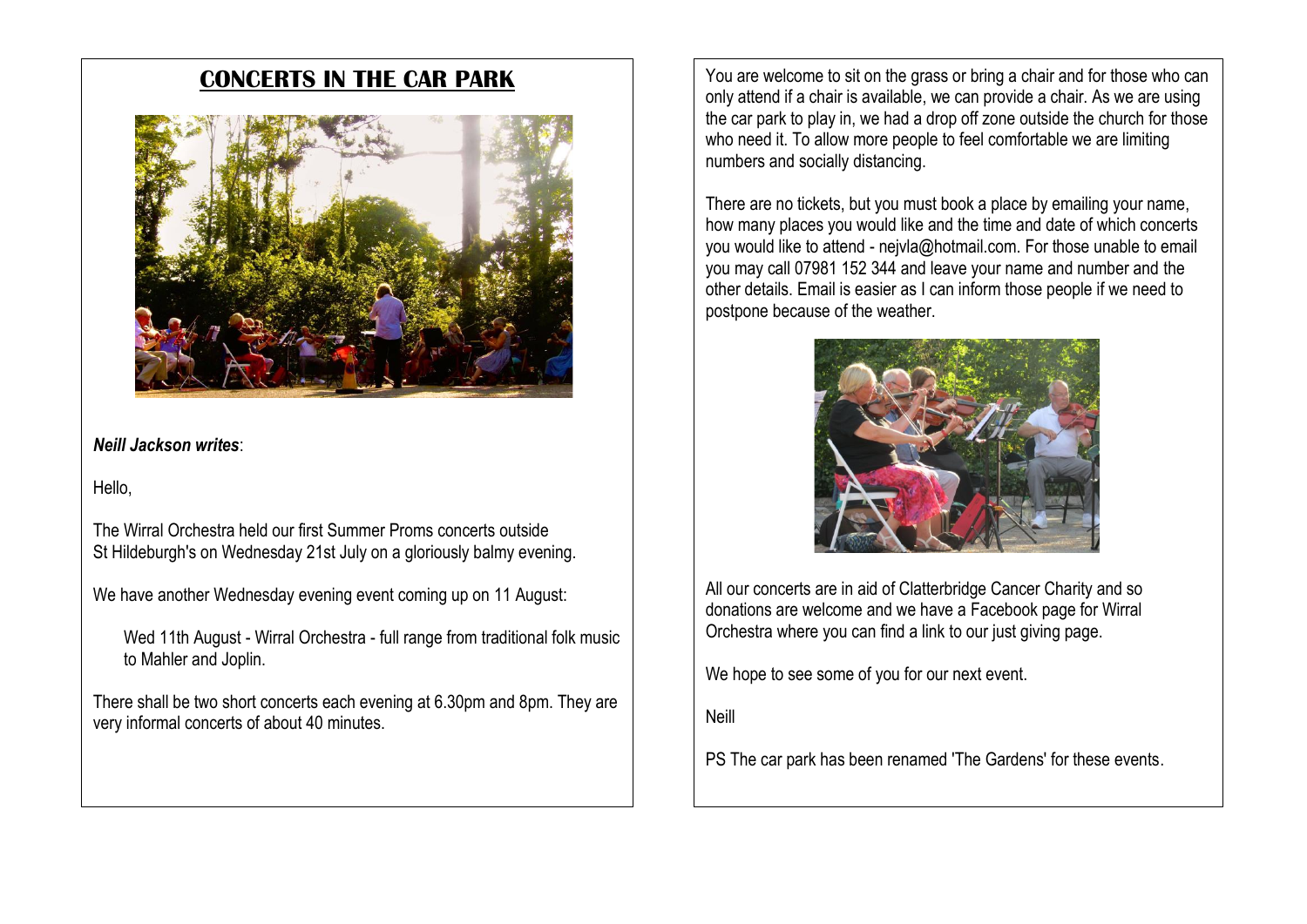## **FLOWER OF THE WEEK: HONEYSUCKLE**

# **64th in a series**

#### *Text and photographs by Peter Surridge*

Which is the "queen of climbing plants"? Is it the rose, the clematis or perhaps the honeysuckle? As far as their British pedigree is concerned, all started as wild plants – as *Rosa canina*, dog and sweet-briar roses; *Clematis vitalba*, old man's beard, and *Lonicera periclymenum,* the woodbine or common honeysuckle. Climbing roses cannot reasonably claim to be regally superior because, lovely though they may be, they are heavily outnumbered by non-climbing roses. The term Queen of Climbers is freely used by clematis fanciers but, though their enthusiasm is understandable, I reckon honeysuckle has a stronger claim to the throne.

First, of those three original hedgerow scramblers, the woodbine would have been most readily recognisable alongside the array of species and varieties available today. The flowers of old man's beard, though pretty and lightly scented, are barely significant and the plant gets its nickname because the fluffy seedheads are its most prominent feature. Secondly, honeysuckle is much easier to grow well, especially in the North. Finally, honeysuckles, if two or three kinds are chosen carefully, will release their fragrance for up to nine months of the year.

Those mentioned below are some of the best. All are reliably hardy and have tubular flowers curving upwards, with delicate lips and prominent anthers. Many thrive whatever direction they face – even north – and most can be trained to cover a wall quickly while excess growth can be controlled easily by pruning once or twice a year. *Lonicera periclymenum* grows vigorously to 7m (22ft), twining round any support it encounters and producing clusters of very sweet-scented cream and red flowers in summer, followed by red berries. Excellent selections from this species include Belgica or Early Dutch with pink and red blooms; Graham Thomas, with long-lasting white flowers turning yellow; the striking Serotina or Late Dutch (pictured), cream with dark red streaks, from July to September; Heaven Scent, very fragrant, July and August; and Munster, pink and cream from June to August.

*Lonicera x americana* (pictured), vigorous and favoured for training as a tall pillar, flowers very freely from summer into autumn, producing yellow flowers with dark red flushes. The Italian honeysuckle, *Lonicera caprifolium*, has very fragrant, cream flowers flushed with pink. For even brighter flowers, though generally less scent, look for *Lonicera x brownii* Dropmore Scarlet, a hybrid that grows to 4m (13ft) and has scarlet blooms with a golden mouth in summer, or *Lonicera sempervirens*, a similar type with downward-pointing flowers.

To extend the flowering season, plant the evergreen Japanese honeysuckle, *Lonicera japonica* (pictured). This bears fragrant, cream-coloured flowers in the leaf joints from late spring to autumn and even winter in mild seasons.



*Above: Long-flowering Japanese honeysuckle*

*More photos on next page….*